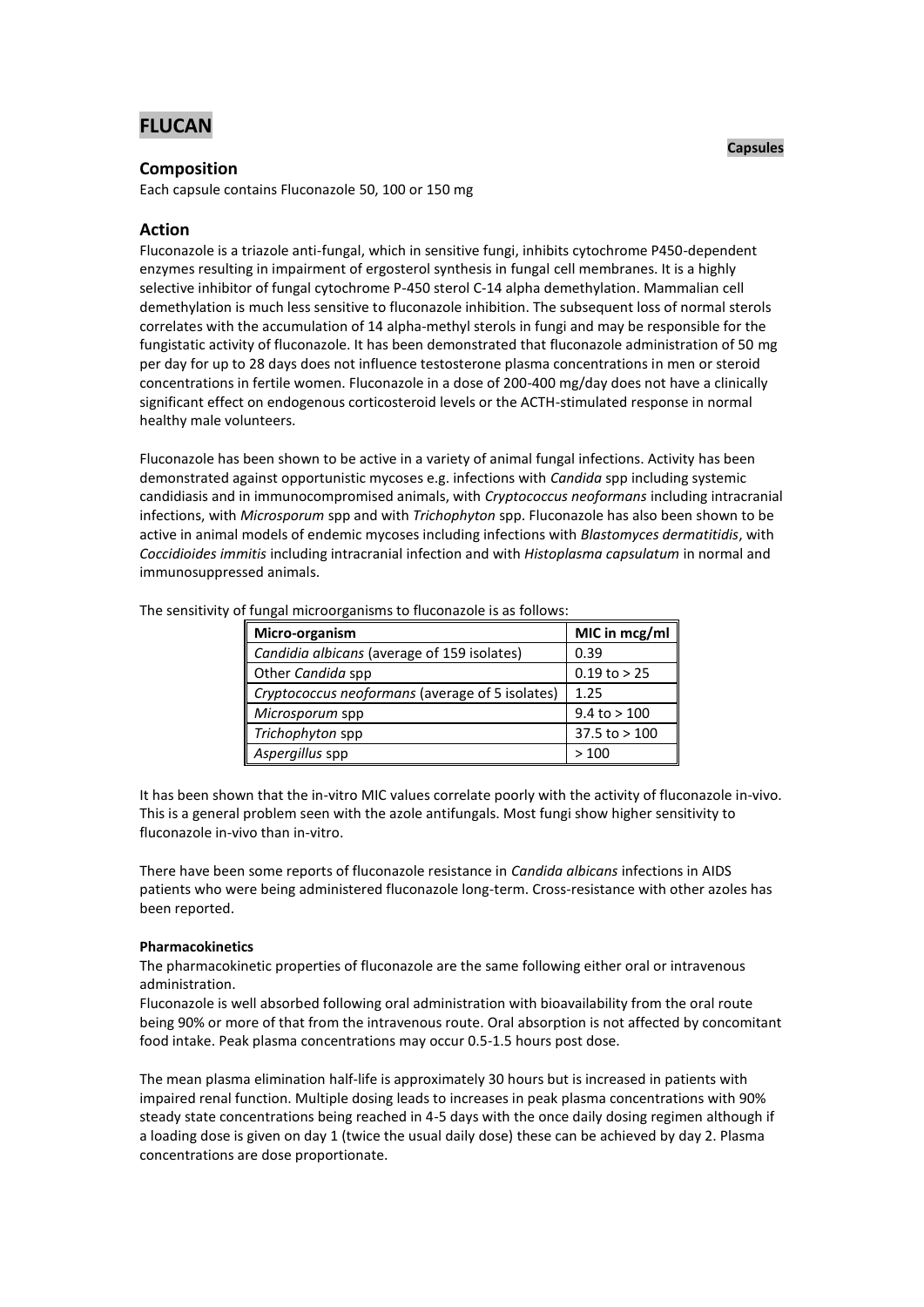Fluconazole is widely distributed and the volume of distribution approximates to total body water. Concentrations in breast milk, joint fluid, saliva, sputum, vaginal fluids, and peritoneal fluids are similar to those achieved in plasma. Concentrations in the cerebrospinal fluid range from 50-90% of plasma concentrations even in the absence of meningeal inflammation. Protein binding is low being only about 12%.

Higher concentrations of fluconazole are reached in the skin, stratus corneum, and epidermis-dermis layer and in endocrine sweat than in the serum. Fluconazole accumulates in the stratus corneum. About 80% or more of a dose is excreted unchanged in the urine and about 11% as metabolites.

There are differences in the pharmacokinetics of fluconazole between adults and children with children after the neonatal period generally having a faster elimination rate and larger volume of distribution than adults do. These differences result in less accumulation on multiple dosing in children with steady state achieved faster than in adults.

Neonates have reduced elimination rates relative to adults and even higher volumes of distribution in comparison to older children. During the first 2 weeks after birth the clearance of fluconazole increases and the half-life decreased as renal function develops. The half-life found in infants was consistent with that found in older children although the Vd was higher. During the first year of life the pharmacokinetics of fluconazole are similar to older children. No marked sex related differences in pharmacokinetics are evident in children. Premature newborns have a lower fluconazole plasma elimination half-life and a large volume of distribution compared with full-term newborns.

## **Indications**

Flucan is indicated for the treatment of the following conditions in adults and children:

- *Cryptococcal meningitis* and maintenance therapy to prevent relapse of Cryptococcal disease in patients with AIDS
- Systemic candidiasis
- Oropharyngeal and esophageal candidiasis
- Prevention of fungal infections in patients with malignancy who are predisposed to such infections as a result of cytotoxic chemotherapy and radiotherapy

## **Prophylaxis**

Flucan is also indicated to decrease the incidence of candidiasis in patients undergoing bone marrow transplantation who receive cytotoxic chemotherapy and/or radiation therapy.

Specimens for fungal culture and other relevant laboratory studies (serology, histopathology) should be obtained prior to therapy to isolate and identify causative organisms. Therapy may be instituted before the results of the cultures and other laboratory studies are known; however, once these results become available, anti-infective therapy should be adjusted accordingly.

## **Contraindications**

- Fluconazole is contraindicated in patients who have shown hypersensitivity. There is no information regarding cross hypersensitivity between Fluconazole and other azole antifungal agents.
- Caution should he use in prescribing Fluconazole to patients with hypersensitivity to other azoles.

## **Warnings**

## **Hepatic Function**

Fluconazole has been associated with cases of serious hepatic toxicity including fatalities, primarily in patients with serious underlying medical conditions. In cases of Fluconazole-associated hepatotoxicity, no obvious relationship to total daily dose, duration of therapy, sex or age of patient has been observed. Hepatotoxicity may be reversible on discontinuation of therapy. Patients who develop abnormal liver function tests during Fluconazole therapy should be monitored for the development of more serious hepatic injury. Fluconazole should be discontinued if clinical signs or symptoms consistent with liver disease develop that may be attributable to Fluconazole.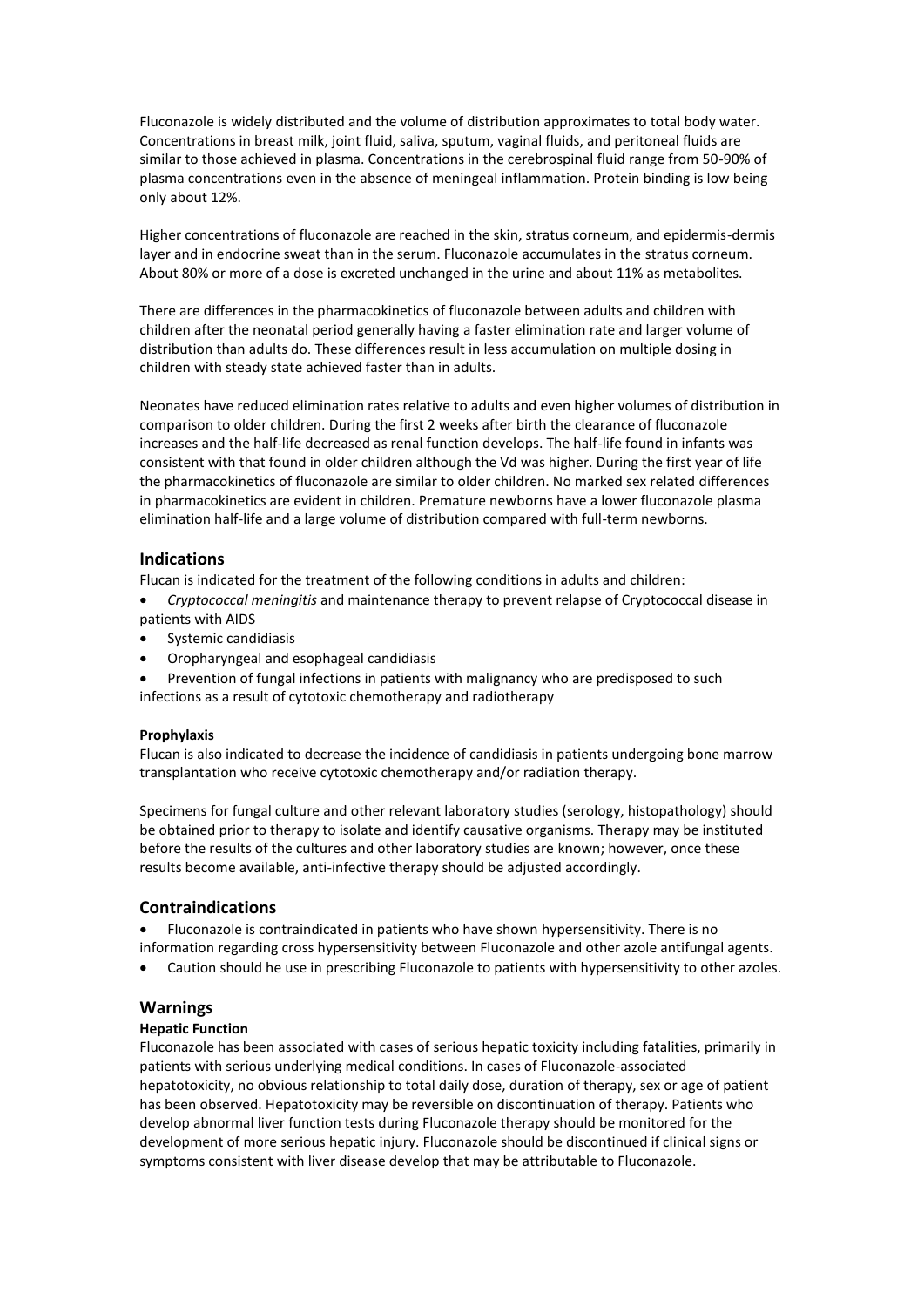Patients have less frequently developed pruritis, rashes, urticaria, angioedema, dry skin, abnormal odor, exfoliative cutaneous reactions, such as Steven-Johnson Syndrome and toxic epidermal necrolysis during treatment with Fluconazole. AIDS patients are more prone to the development of severe cutaneous reaction to many drugs. If patients with invasive/systemic fungal infections develop rashes, they should be monitored closely and Fluconazole discontinued if bullous lesions or erythema multiforme develop.

The co-administration of Fluconazole at doses lower than 400 mg per day with terfenadine should be carefully monitored.

## **Dosage in Patients with Impaired Renal Function**

Fluconazole is cleared primarily by renal excretion as unchanged drug. No adjustments in single dose therapy are necessary. Multiple-dose therapy should be carefully monitored in patients with renal impairment.

In patients (including children) with impaired renal function, an initial dose of 50 to 400 mg should be given. After the loading dose, the daily dose (according to indication) should be based on the following table:

## *Dosage and Administration*

| Creatinine Clearance (ml/min) | Percent of Recommended Dose |  |
|-------------------------------|-----------------------------|--|
| >50                           | 100%                        |  |
| <50                           | 50%                         |  |
| Regular hemodialysis          | 100% after each dialysis    |  |

These are suggested dose adjustments based on pharmacokinetics following administration of multiple doses. Further adjustment may be needed depending upon clinical condition. When serum creatinine is the only measure of renal function available, the following formula (based on sex, weight, and age of the patient) should be used to estimate the creatinine clearance:

Males: Weight (kg) x (140 minus age)

72 x serum creatinine (mg/dl)

Conversion of serum creatinine units to SI (i.e., micromol/l):

Weight (kg) x (140 minus age)

88,4 x 72 x serum creatinine (mg/dl)

Females: 0.85 x above value

## **Adverse Reactions**

**Central and Peripheral Nervous System** Headache

## **Dermatologic**

Rash. If a rash develops which is considered attributable to Fluconazole, further treatment with this agent should be stopped.

## **Gastrointestinal**

Nausea, vomiting, abdominal pain, diarrhea, and flatulence.

In some patients, particularly those with serious underlying diseases such as AIDS and cancer, abnormalities of hepatic, renal, and hematological function have been observed during treatment with Fluconazole.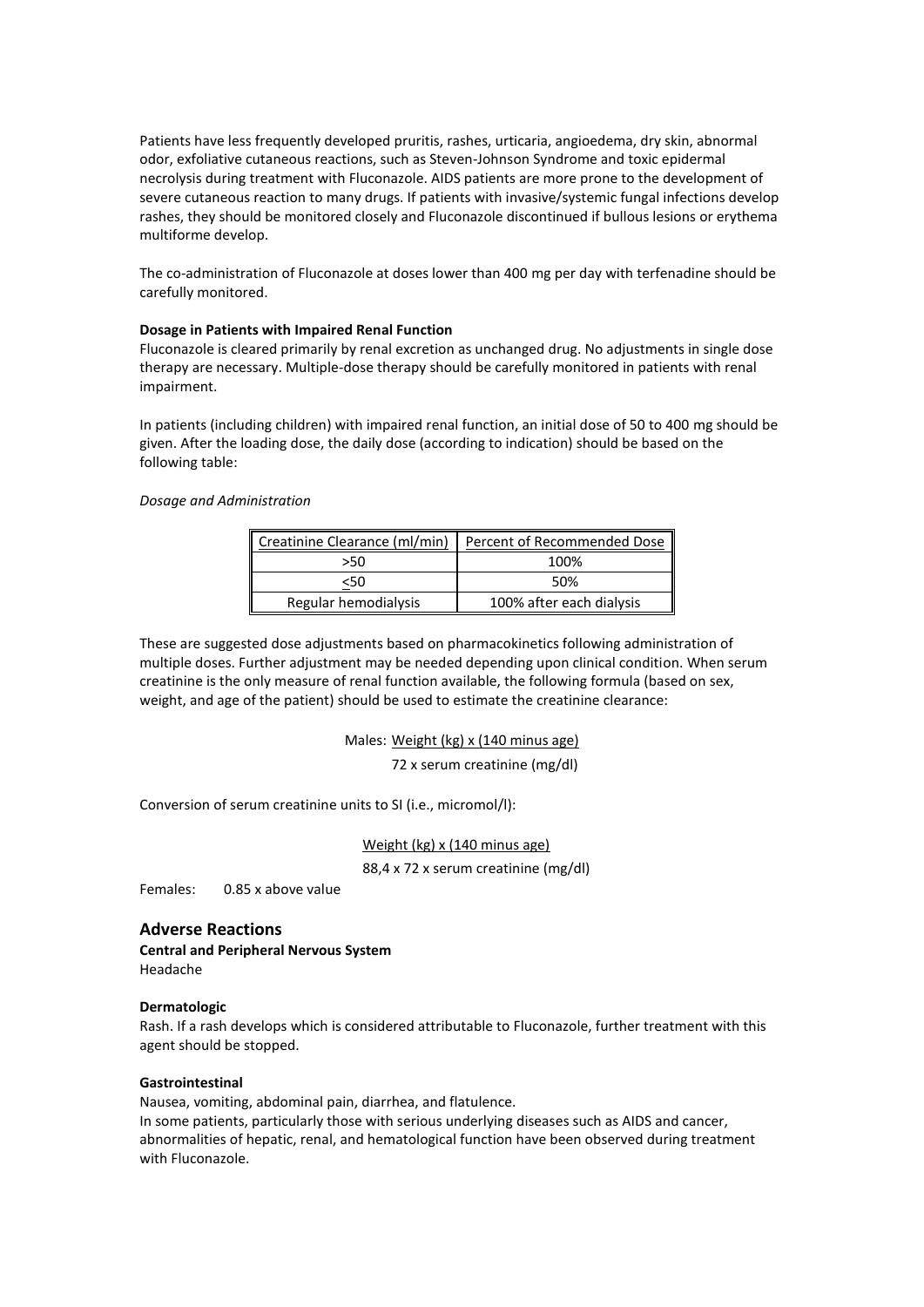## **Liver/Biliary**

Hepatic toxicity including rare cases of fatalities, elevated alkaline phosphatase, elevated bilirubin, elevated SGOT, elevated SGPT

## **Other side-effects include**

Dizziness, seizures, hyperkinesia, hypertonia, vertigo. Alopecia, exfoliative skin disorders including Stevens-Johnson Syndrome and toxic epidermal necrolysis . Dyspepsia .Leucopenia including neutropenia and agranulocytosis, thrombocytopenia. Anaphylaxis (including angioedema, face edema pruritis). Hepatic failure, hepatitis, hepatocellular necrosis, jaundice . Hypercholesterolemia, hypertriglyceridemia, hypokalemia, thirst, polyuria. Insomnia, nervousness. Female sexual dysfunction, intermenstrual bleeding, leucorrhea, and menorrhagia. Fatigue, malaise, rigors, flushing. Taste perversion, abnormal vision

## **Precautions**

#### **Pregnancy**

#### *Category C*

Animal reproduction studies have shown an adverse effect on the fetus and there are no adequate and well-controlled studies in humans, but potential benefits may warrant use of the drug in pregnant women despite potential risks.

#### **Nursing Mothers**

Fluconazole is secreted in human milk at concentrations similar to plasma. Therefore, the use of Fluconazole in nursing mothers is not recommended.

## **Pediatric Use**

Efficacy of Fluconazole has not been established in children. A small number of patients from age 3 to 13 years have been treated safely with Fluconazole using doses of 3-6 mg/kg daily.

## **Drug Interactions**

## *Oral hypoglycemics*

Clinically significant hypoglycemia may be precipitated by the use of Fluconazole with oral hypoglycemic agents; one fatality has been reported from hypoglycemia in association with combined Fluconazole and glyburide use. Fluconazole reduces the metabolism of tolbutamide, glyburide, and glipizide and increases the plasma concentration of these agents. When Fluconazole is used concomitantly with these or other sulfonylurea oral hypoglycemic agents, blood glucose concentrations should be carefully monitored and the dose of the sulfonylurea should be adjusted as necessary.

#### *Coumarin-type anticoagulants*

Prothrombin time may be increased in patients receiving concomitant Fluconazole and coumarin-type anticoagulants. Careful monitoring of prothrombin time in patients receiving Fluconazole and coumarin-type anticoagulants is recommended.

#### *Phenytoin*

Fluconazole increases the plasma concentrations of phenytoin. Careful monitoring of phenytoin concentrations in patients receiving Fluconazole and phenytoin is recommended.

#### *Cyclosporine*

Fluconazole may significantly increase cyclosporine levels in renal transplant patients with or without renal impairment. Careful monitoring of cyclosporine concentrations and serum creatinine is recommended in patients receiving Fluconazole and cyclosporine.

#### *Rifampin*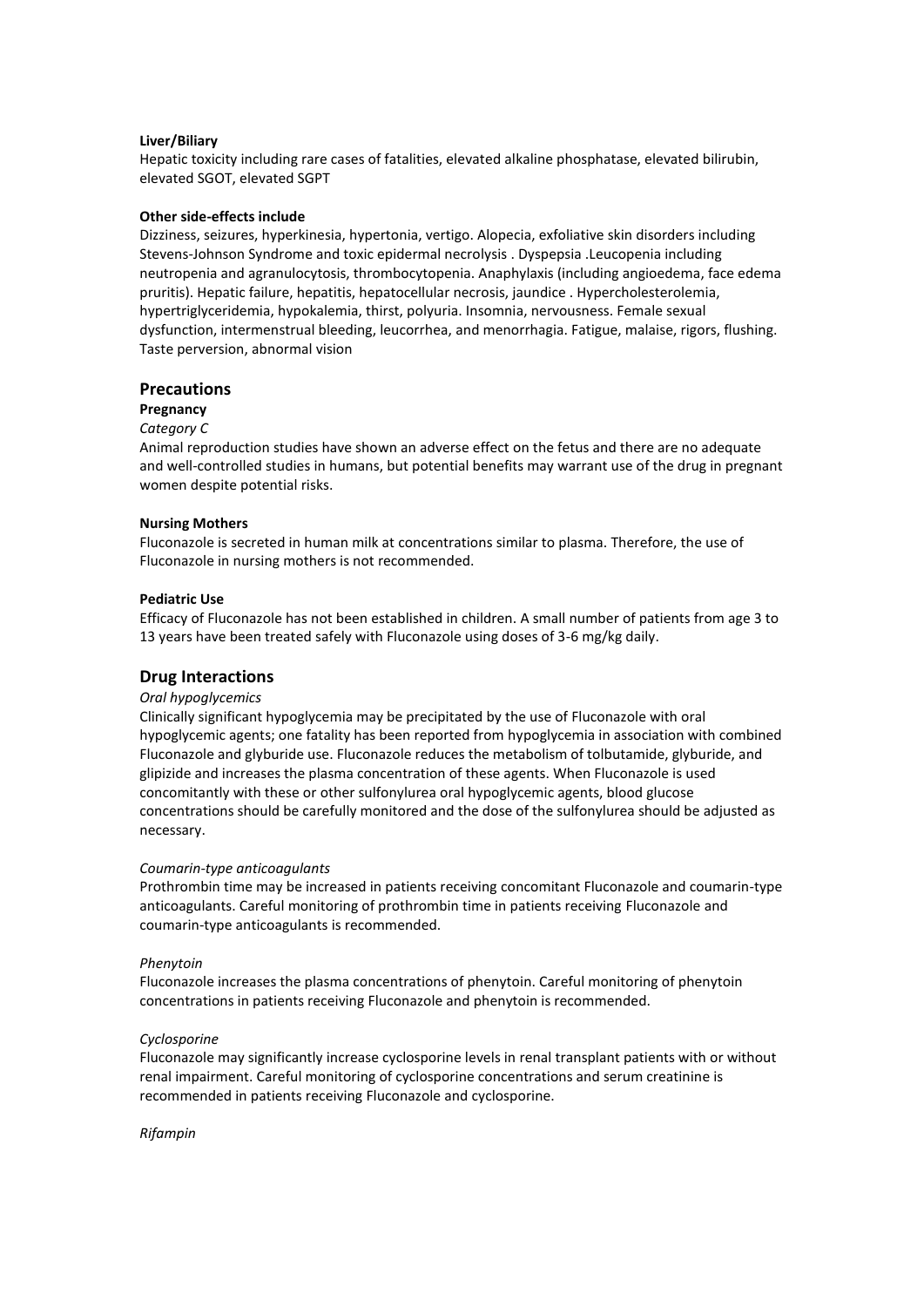Rifampin enhances the metabolism of concurrently administered Fluconazole. Depending on clinical circumstances, consideration should be given to increasing the dose of Fluconazole when it is administered with Rifampin.

## *Theophylline*

Fluconazole increases the serum concentrations of theophylline. Careful monitoring of serum theophylline concentrations in patients receiving Fluconazole and theophylline is recommended.

## *Terfenadine*

Because of the occurrence of serious cardiac dysrhythmias in patients receiving other azole antifungals in conjunction with terfenadine, an interaction study has been performed, and failed to demonstrate a clinically significant drug interaction. Although these events have not been observed in patients receiving Fluconazole, the co-administration of Fluconazole and terfenadine should be carefully monitored. Physicians should be aware that interaction studies with medications other than those listed in the Clinical Pharmacology section have not been conducted, but such interactions may occur.

## **Dosage and Administration**

## **Dosage and Administration in Adults**

## *Single Dose*

Vaginal candidiasis: The recommended dosage of Flucan for vaginal candidiasis is 150 mg as a single oral dose.

## *Multiple Doses*

In general, a loading dose of twice the daily dose is recommended on the first day of therapy to result in plasma concentrations close to steady state by the second day of therapy.

The daily dose of Flucan for the treatment of infections other than vaginal candidiasis should be based in the infecting organism and the patient's response to therapy.

Treatment should be continued until clinical parameters or laboratory tests indicate that active fungal infection has subsided. An inadequate period of treatment may lead to recurrence of active infection. Patients with AIDS and Cryptococcal meningitis or recurrent oropharyngeal candidiasis usually require maintenance therapy to prevent relapse.

## **Oropharyngeal candidiasis**

The recommended dosage of Flucan for oropharyngeal candidiasis is 200 mg on the first day, followed by 100 mg once daily. Clinical evidence of oropharyngeal candidiasis generally resolves within several days, but treatment should be continued for at least 2 weeks to decrease the likelihood of relapse.

## **Esophageal candidiasis**

The recommended dosage of Flucan for esophageal candidiasis is 200 mg on the first day, followed by 100 mg once daily. Doses up to 400 mg/day may be used, based on medical judgment of the patient's response to therapy. Patients with esophageal candidiasis should be treated for a minimum of three weeks and for at least two weeks following resolution of symptoms.

## **Systemic Candida infections**

For systemic Candida, infections including candidemia, disseminated candidiasis, and pneumonia, optimal therapeutic dosage, and duration of therapy have not been established. In open, noncomparative studies of small numbers of patients, doses of up to 400 mg daily have been used.

## **Urinary tract infections and peritonitis**

For the treatment of Candida urinary tract infections and peritonitis, daily doses of 50-200 mg have been used in open, noncomparative studies of small numbers of patients.

## **Cryptococcal meningitis**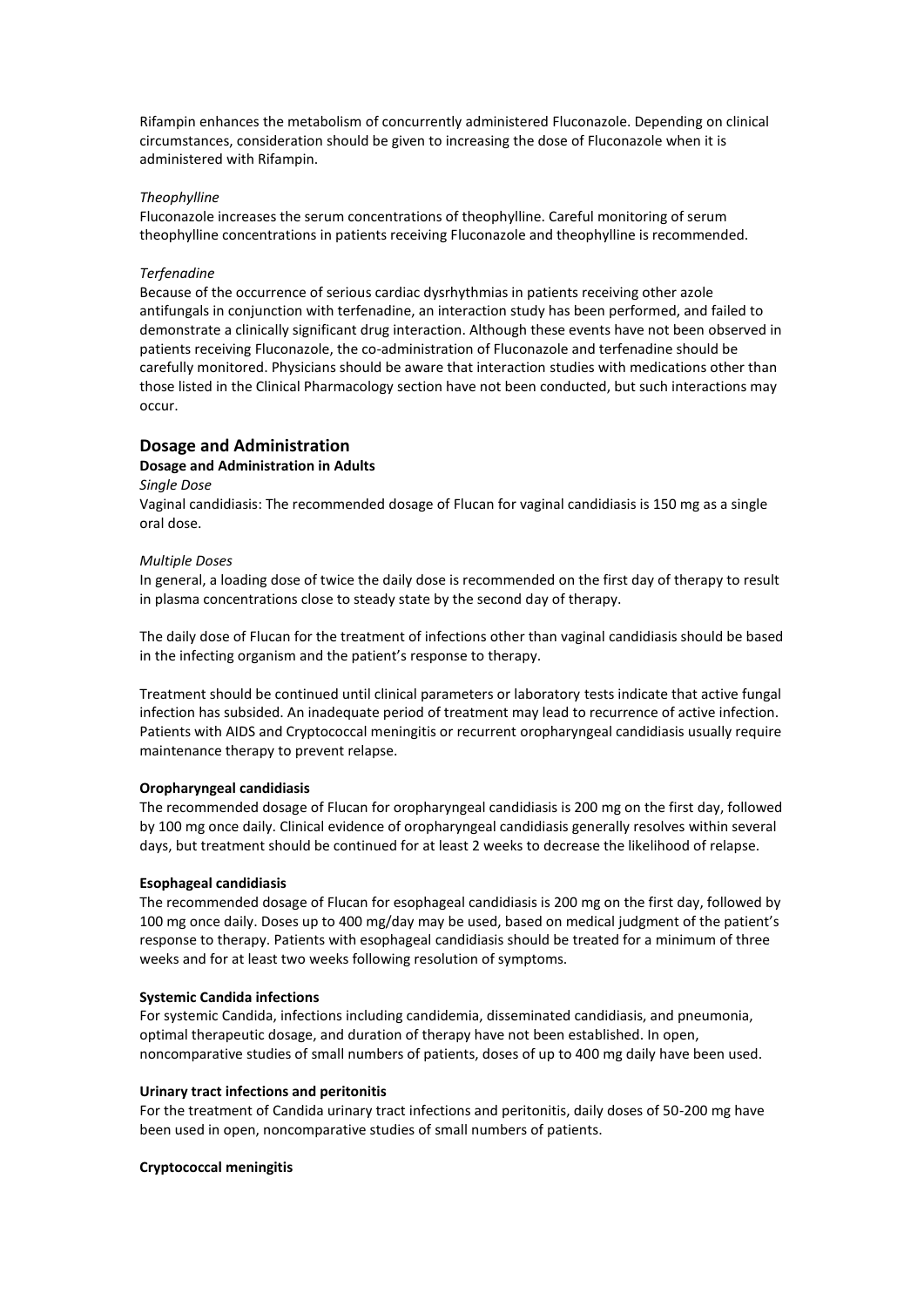The recommended dosage for treatment of acute Cryptococcal meningitis is 400 mg on the first day, followed by 200 mg once daily. A dosage of 400 mg once daily may be used based on medical judgment of the patient's response to therapy. The recommended duration of treatment for initial therapy of Cryptococcal, meningitis is 10-12 weeks after the cerebrospinal fluid becomes culture negative. The recommended dosage of Fluconazole for suppression of relapse of Cryptococcal meningitis in patients with AIDS is 200 MG once daily.

## **Prophylaxis in patients undergoing bone marrow transplantation:**

The recommended Flucan daily dosage for the prevention of candidiasis of patients undergoing bone marrow transplantation is 400 mg, once daily. Patients who are anticipated to have severe granulocytopenia (less than 500 neutrophils per cu mm) should start Flucan prophylaxis several days before the anticipated onset of neutropenia, and continue for 7 days after the neutrophil count rises above 1000 cells per cu mm.

## **Dosage and Administration in Children**

The following dose equivalency scheme should generally provide equivalent exposure in pediatric and adult patients:

| <b>Pediatric Patients</b> | Adults |
|---------------------------|--------|
| 3 mg/kg                   | 100 mg |
| 6 mg/kg                   | 200 mg |
| $12*$ mg/kg               | 400 mg |

\*Some older children may have clearances similar to that of adults. Absolute doses exceeding 600 mg/day are not recommended.

## *Oropharyngeal candidiasis*

The recommended dosage of Flucan for oropharyngeal candidiasis in children is 6 mg/kg on the first day, followed by 3 mg/kg once daily. Treatment should be administered for at least 2 weeks to decrease the likelihood of relapse.

## *Esophageal candidiasis*

For the treatment of esophageal candidiasis, the recommended dosage of Flucan in children is 6 mg/kg on the first day, followed by 3 mg/kg once daily. Doses up to 12 mg/kg/day may be used based in medical judgment of the patient's response to therapy. Patients with esophageal candidiasis should be treated for a minimum of three weeks and for at least 2 weeks following the resolution of symptoms.

## *Systemic Candida infections*

For the treatment of candidemia and disseminated Candida infections, daily doses of 6-12 mg/kg/day have been used in an open, noncomparative study of a small number of children.

## *Cryptococcal meningitis*

For the treatment of acute Cryptococcal meningitis, the recommended dosage is 12 mg/kg on the first day, followed by 6 mg/kg once daily. A dosage of 12 mg/kg once daily may be used based on medical judgment of the patient's response to therapy. The recommended duration of treatment for initial therapy of Cryptococcal, meningitis is 10-12 weeks after the cerebrospinal fluid becomes culture negative. For suppression of relapse of Cryptococcal meningitis in children with AIDS, the recommended dose of Flucan is 6 mg/kg once daily.

## **Over Dosage**

The following events have been reported with an over dosage with Fluconazole: insomnia, irritability, vomiting, diarrhea, abdominal pain/cramps, anorexia, bulging fontanel, elevation of alkaline phosphatase and gamma glutamyl transpeptidase, increase in serum calcium, renal failure, fatigue, facial rash, skin erythema, generalized urticaria, arthralgia, itching, numbness of the tongue and distressed mood.